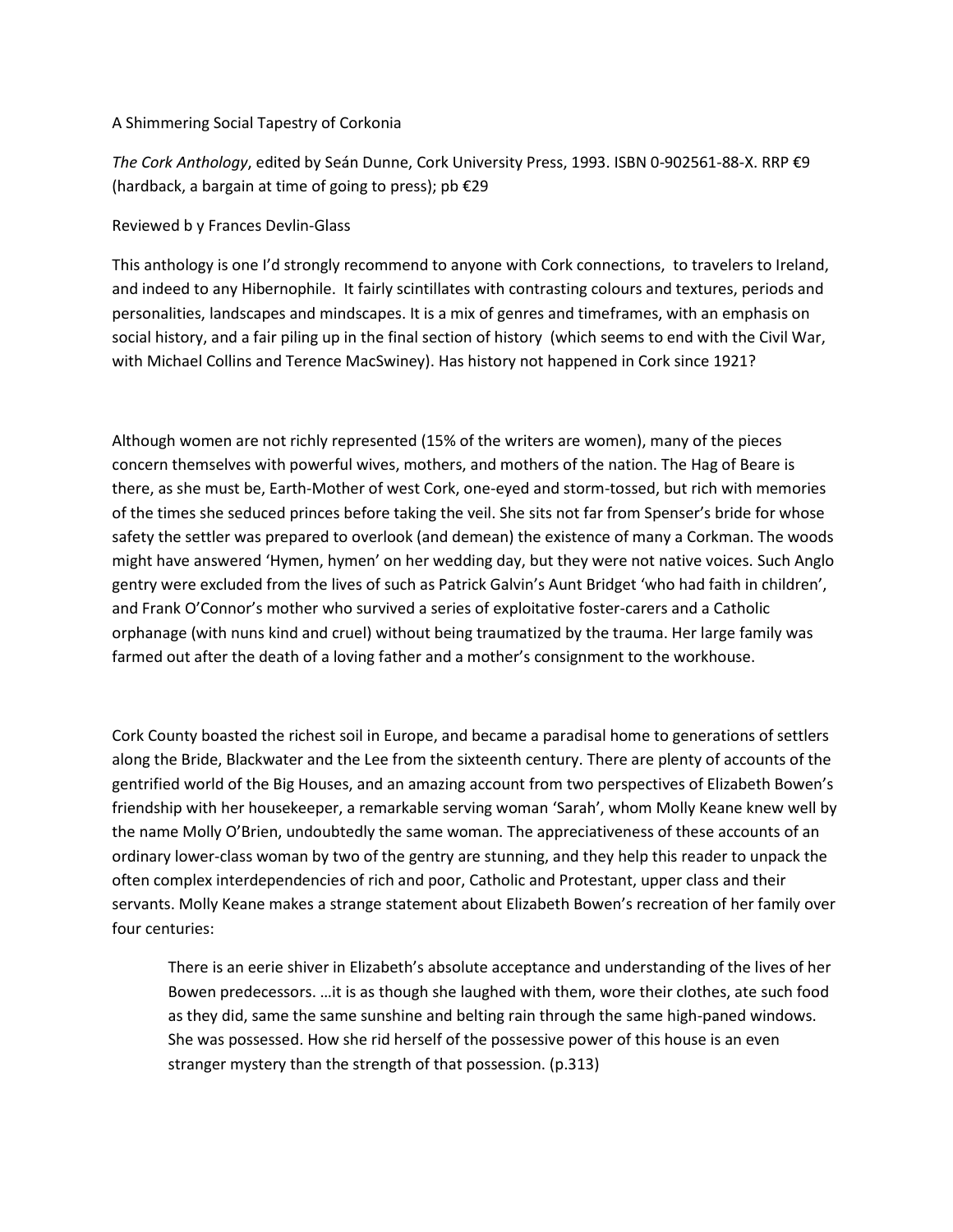Some works of literature are so precious one hardly dares revisit them for fear they may seem less so on subsequent encounters, and one of these was for me Eibhlin Dhubh Ni Chonaill's lament for her husband, Airt O'Laoghaire, assassinated in 1773 for refusing to sell his horse for five pounds. Under the Penal Laws, as a Catholic, he was obliged to sell for that price to a Protestant. He had just beaten the High Sheriff of Cork in a race. I memorably heard it first intoned soulfully by that consummate thespian, Professor John A. Murphy, over Art's grave on a dusk evening in June 1983. It sent a shiver down my spine because it was such an erotic poem, and it still is, I'm pleased to report. What astonishes me about Eilís Dillon's translation is how domestic a poem it is, or is that the sympathy of a womanly translator? A superb elegy that should sit alongside the best of elegies of any age.

There are lots of surprises in this volume – the account, for example, by Arthur Young who toured Ireland in 1780 of systematic tree-planting in Mitchelstown to replace those stripped out by Henry Tudor for his navy. The peasantry (who emerge from this narrative as only a little removed from barbarity) and tenantry were given thousands of trees *gratis* and those who planted and tended them were paid extra for their pains. Father Prout's (undistinguished) jolly verses about Cork as a centre of trade allow one to revel with him in Cork's links (via the sea) with places as exotic as Cadiz and Bot'ny Bay. Eilís Dillon's glimpse into life as a Catholic professor's wife/warden in the Honan Hostel at what is now University College Cork in the 1940s is quirky: her principles of house-keeping would have thrilled the best quantity surveyor and restaurateur equally; how she ran a hostel for 50 and a rich life for her three progeny (there was also a nurse), and kept the house-staff in order, and restored the Gothic vestments designed by the Dun Emer Guilde, and negotiated the prurient interest of the President, Alfred O'Rahilly, in the 'morals' of his female charges, commands respect. And she foiled his murderous intentions against her beloved cat, Tadhg: it was O'Rahilly's monstrous revenge on her husband's resistance in Academic Council. Her comment that 'University College, Cork was like a convent run by a mad reverend mother' (p.112) seems an apt summary of that weird, ceremonial, cloistered lifestyle, where terrorism of a banal kind walked hand-in-glove with string quartets and gorgeous vestments and incense under the leadlight windows. The superb poem in which Derek Mahon sacralises an abandoned humble 'Garage in Co.Cork' does its social history lightly as it transforms petrol pumps into an old man and his wife, while 'the virgin who escaped his dark design/Sanctions the townland from her prickly shrine'.

I really enjoyed how often anthologized extract was placed alongside another that spoke to it, usually dialogically. Academic middle-class Eilís Dillon's piece sits alongside Seán O'Faoláin's shabby genteel bobby family, and that alongside Isabel Healey's reminiscences about being a farmer's daughter three miles from Cork in the 1950s, and reading Eilís Dillon's books for kids (written presumably when she was warden's wife at Honan Hostel). Her memories of Christmases in Cork's Munster Arcade, and of festivals like St Pat's Parade, and visiting musicians at the Cork Opera, is much amplified by David Marcus's fictionalization of a visit by the Carl Rosa Opera Company during the Civil War. The practice, apparently, was for the town to meet them at the Railway station and escort them to their hotel, and for this they were rewarded with songs from the shows the company was mounting. It sounds in this version to have been pure magic. Marcus dramatizes what it was like in the 1920s not to know if your celebrities were